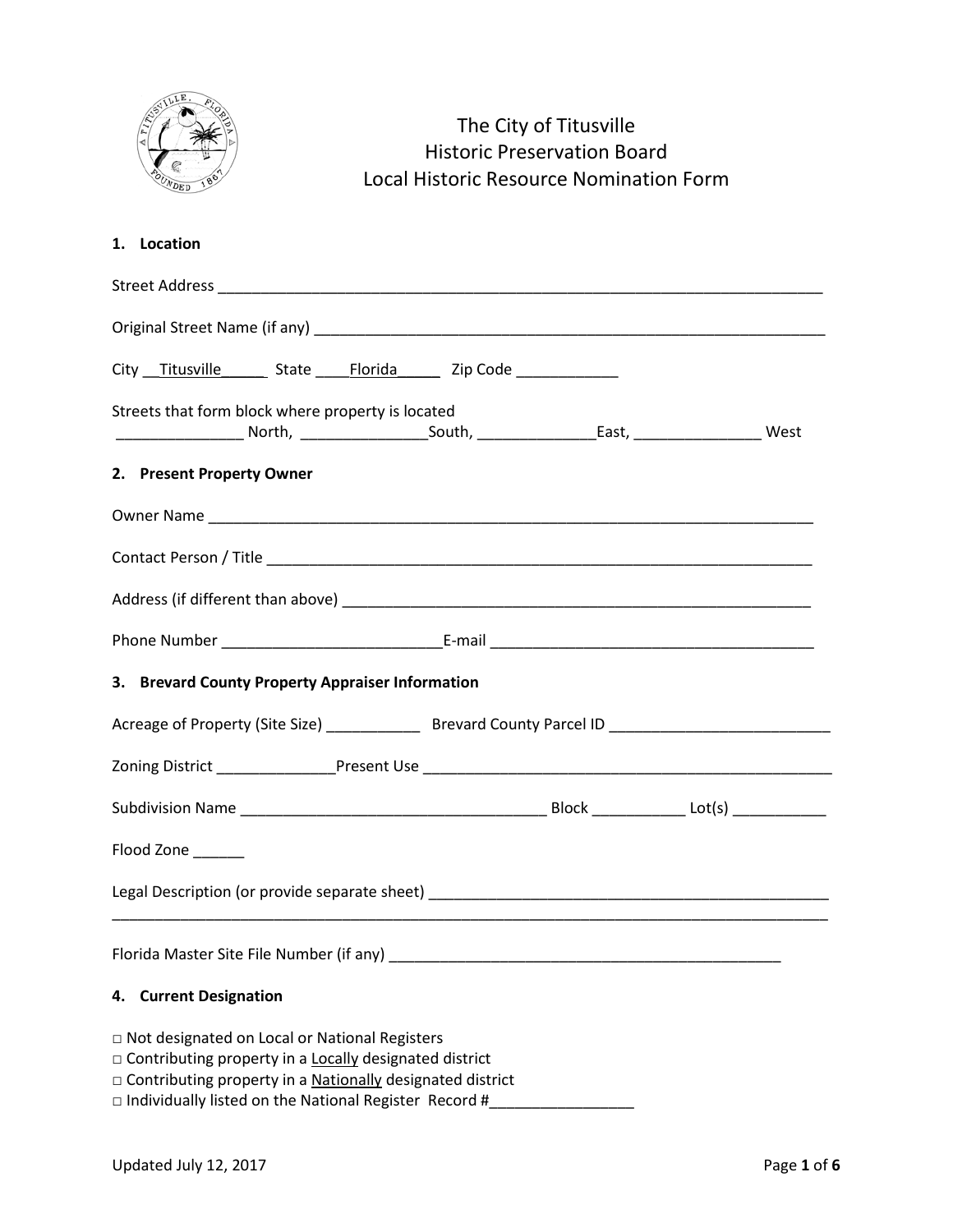## **Architectural Significance and Features**

#### **5. Classification**

| Category         | Ownership      | Present Use          |                          |
|------------------|----------------|----------------------|--------------------------|
| $\Box$ Building  | $\Box$ Private | $\Box$ Agriculture   | $\Box$ Military          |
| $\Box$ Structure | $\Box$ Public  | $\Box$ Commercial    | $\Box$ Museum            |
| $\Box$ Object    | $\Box$ Both    | $\Box$ Cemetery      | $\Box$ Park              |
| $\Box$ Site      |                | $\Box$ Educational   | $\Box$ Private Residence |
|                  |                | $\Box$ Entertainment | $\Box$ Religious         |
|                  |                | □ Government         | $\Box$ Transportation    |
|                  |                | □ Other              |                          |

## Number of Resources within Property

- \_\_\_\_\_\_ Building(s)
- \_\_\_\_\_ District
- **Landscape features**
- \_\_\_\_\_ Object
- \_\_\_\_\_ Site
- \_\_\_\_\_ Structure
- \_\_\_\_\_ Total Number of Resources

## **6. Construction Description**

| Plan Shape<br>$\Box$ Circular<br>$\Box$ Rectangular<br>$\square$ Square<br>$\Box$ H-Shaped<br>$\Box$ L-Shaped<br>$\Box$ U-Shaped<br>$\Box$ Irregular | <b>Primary Window Type</b><br>□ Single/Double Hung<br>$\Box$ Casement<br>$\Box$ Fixed<br>$\Box$ Sliding |
|------------------------------------------------------------------------------------------------------------------------------------------------------|---------------------------------------------------------------------------------------------------------|
|                                                                                                                                                      |                                                                                                         |
|                                                                                                                                                      |                                                                                                         |
| Foundation<br>$\Box$ Brick<br>$\Box$ Concrete Block<br>$\Box$ Slab<br>□ Stone<br>$\Box$ Other $\Box$                                                 | Roof Form<br>$\Box$ Flat<br>$\Box$ Gable<br>$\Box$ Gambrel<br>$\Box$ Hip<br>$\Box$ Mansard<br>□ Other   |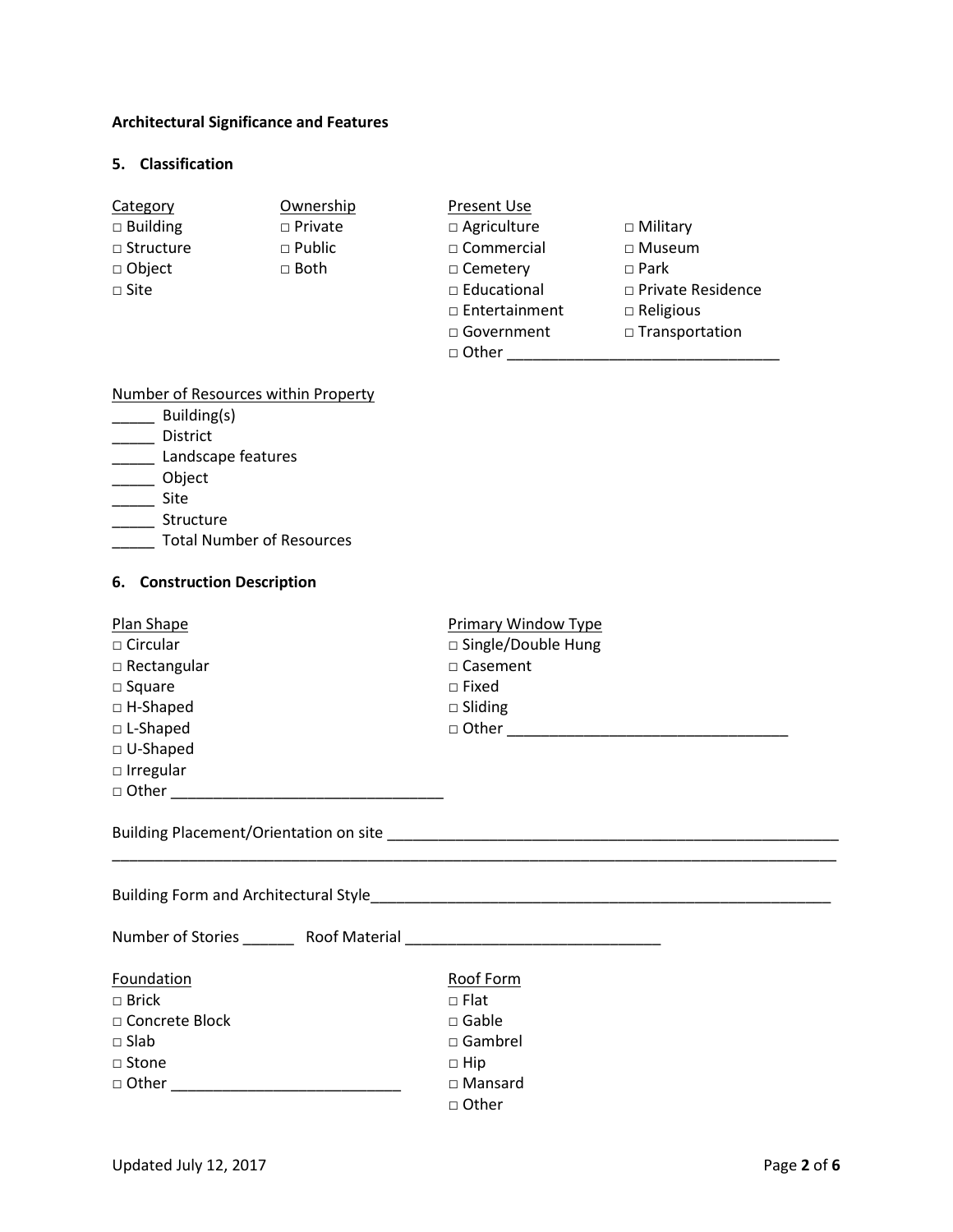| <b>Structural Framing</b> | Façade                 |                     |
|---------------------------|------------------------|---------------------|
| □ Concrete                | $\Box$ Aluminum Siding | $\Box$ Stone        |
| $\Box$ Masonry            | $\Box$ Brick           | $\Box$ Stucco       |
| $\Box$ Steel              | $\Box$ Clapboard       | □ Synthetic Stucco  |
| $\Box$ Wood               | $\Box$ Shingle         | $\Box$ Vinyl Siding |
| □ Other                   | □ Other                |                     |
|                           |                        |                     |

\_\_\_\_\_\_\_\_\_\_\_\_\_\_\_\_\_\_\_\_\_\_\_\_\_\_\_\_\_\_\_\_\_\_\_\_\_\_\_\_\_\_\_\_\_\_\_\_\_\_\_\_\_\_\_\_\_\_\_\_\_\_\_\_\_\_\_\_\_\_\_\_\_\_\_\_\_\_\_\_\_\_\_\_\_

Predominant architectural and site features of the property: \_\_\_\_\_\_\_\_\_\_\_\_\_\_\_\_\_\_\_

#### **7. Condition Evaluation**

| Collapsed or off foundation              |                                              | □ Minor/None  | □ Moderate      | $\Box$ Severe    |
|------------------------------------------|----------------------------------------------|---------------|-----------------|------------------|
| Leaning or other structural damage       |                                              | □ Minor/None  | □ Moderate      | $\square$ Severe |
| Damage to windows, doors                 |                                              | □ Minor/None  | □ Moderate      | $\Box$ Severe    |
| Chimney, parapet or other falling hazard |                                              | □ Minor/None  | $\Box$ Moderate | $\square$ Severe |
| Roof damage                              |                                              | □ Minor/None  | $\Box$ Moderate | $\Box$ Severe    |
| Foundation damage                        |                                              | □ Minor/None  | $\Box$ Moderate | $\Box$ Severe    |
| Siding damage                            |                                              | □ Minor/None  | $\Box$ Moderate | $\Box$ Severe    |
|                                          | Damage to electrical, mechanical, AC systems | □ Minor/None  | $\Box$ Moderate | $\Box$ Severe    |
| <b>Interior Condition</b>                | $\Box$ Structural Damage                     | □ Mold/Mildew |                 | □Falling Plaster |
|                                          | □ Other                                      |               |                 |                  |

#### **Integrity Issues**

- Has the general form (plan shape) been maintained? Yes/No
- Have the alterations/additions been made during a period of significance, whereby those alterations have been a part of the evolving history of the house/building? Yes/No
- Do the window openings maintain their origi8nal dimensions, even though the window type may be different from the original configuration? Yes/No
- Are the original roof slopes maintained? Yes/No
- Are the original construction materials still evident? Yes/No
- Is the original character of the resource, dating from its initial construction period, still apparent even though additions and alterations may have occurred? Yes/No

\_\_\_\_\_\_\_\_\_\_\_\_\_\_\_\_\_\_\_\_\_\_\_\_\_\_\_\_\_\_\_\_\_\_\_\_\_\_\_\_\_\_\_\_\_\_\_\_\_\_\_\_\_\_\_\_\_\_\_\_\_\_\_\_\_\_\_\_\_\_\_\_\_\_\_\_\_\_\_\_\_\_\_\_\_

• Do the major alterations/additions affect a major elevation? Yes/No

Notes/additional information \_\_\_\_\_\_\_\_\_\_\_\_\_\_\_\_\_\_\_\_\_\_\_\_\_\_\_\_\_\_\_\_\_\_\_\_\_\_\_\_\_\_\_\_\_\_\_\_\_\_\_\_\_\_\_\_\_\_\_\_\_

#### **8. History of Resource**

Historic Name (will appear on plaque) example and the set of the set of the set of the set of the set of the set of the set of the set of the set of the set of the set of the set of the set of the set of the set of the set

Common Name (if any) \_\_\_\_\_\_\_\_\_\_\_\_\_\_\_\_\_\_\_\_\_\_\_\_\_\_\_\_\_\_\_\_\_\_\_\_\_\_\_\_\_\_\_\_\_\_\_\_\_\_\_\_\_\_\_\_\_\_\_\_\_\_\_\_

Include source of information, when known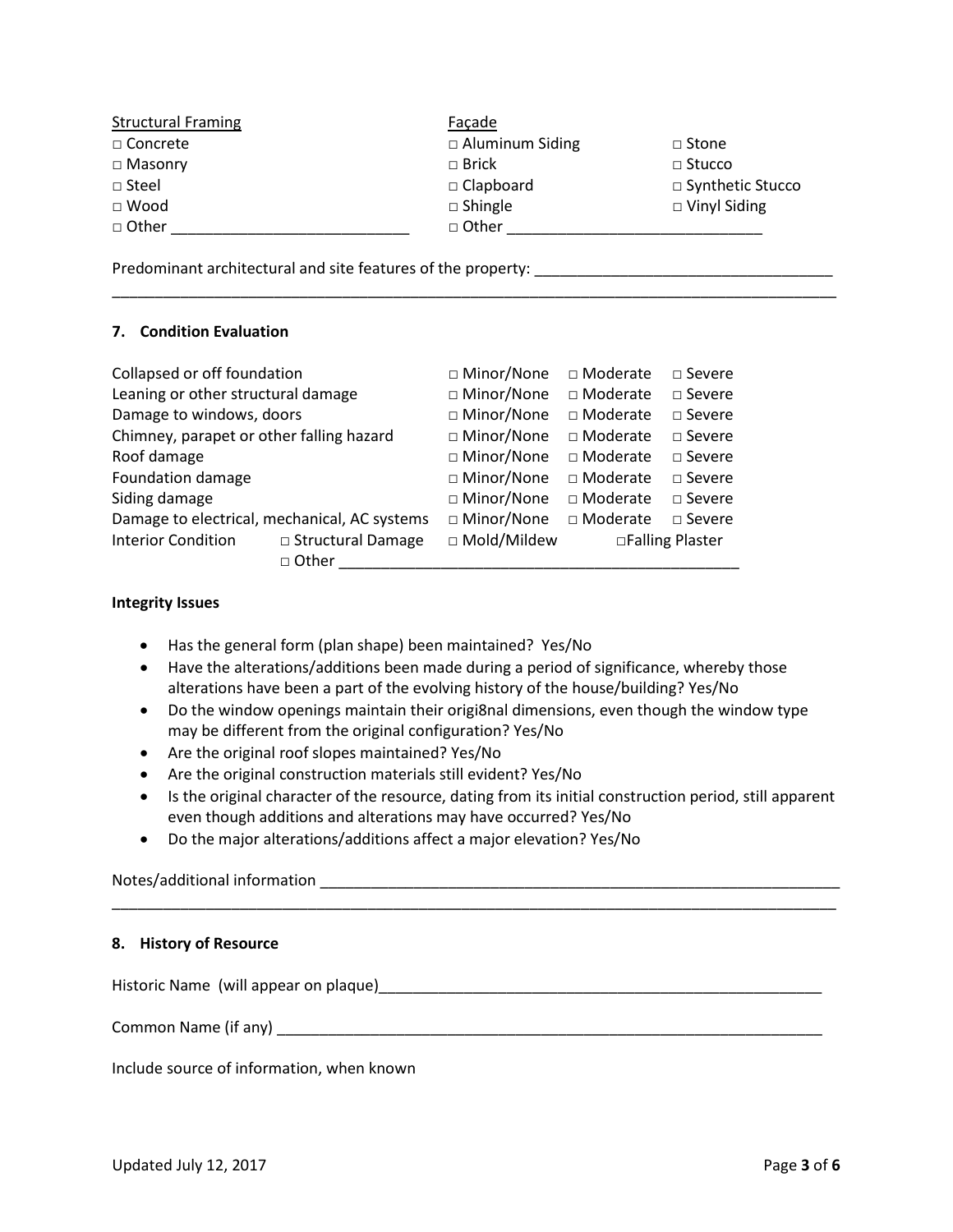| Original date of construction | Original Architect/Builder |  |
|-------------------------------|----------------------------|--|
|                               |                            |  |

#### **Ownership History of the Land**

|                                                                                                                                                                                                                | Deed Book ___________ Page________ |
|----------------------------------------------------------------------------------------------------------------------------------------------------------------------------------------------------------------|------------------------------------|
|                                                                                                                                                                                                                |                                    |
|                                                                                                                                                                                                                |                                    |
|                                                                                                                                                                                                                | Deed Book _______ Page______       |
| (If more than 6 deeds please attach an additional sheet. Submit copies of all warranty deeds)                                                                                                                  |                                    |
| Has the building, object or structure been moved? Yes/No Date of move ___________                                                                                                                              |                                    |
|                                                                                                                                                                                                                |                                    |
| Will the building, object or structure be moved? Yes/No Date of move ____________                                                                                                                              |                                    |
|                                                                                                                                                                                                                |                                    |
|                                                                                                                                                                                                                |                                    |
|                                                                                                                                                                                                                |                                    |
| Please submit a copy of each item, if available<br>$\Box$ Original construction plans<br>$\Box$ Abstract of title<br>$\Box$ Historic photograph(s)<br>$\Box$ Other resource documenting historical information |                                    |

#### **9. Statement of Significance (Architectural and Historical)**

#### Applicable Criteria (Land Development Code 29-116)

The resource must be significant in Titusville's history, architecture, archaeology and culture, and possess integrity of location, design, setting, materials, workmanship or association; and must meet one (1) or more of the following criteria:

 $\square$  Is associated with event(s) that have made significant contributions to the pattern of history in the community, Brevard County, the State or the Nation. The property must have an important association with the event or historic trend, and retain its historic integrity.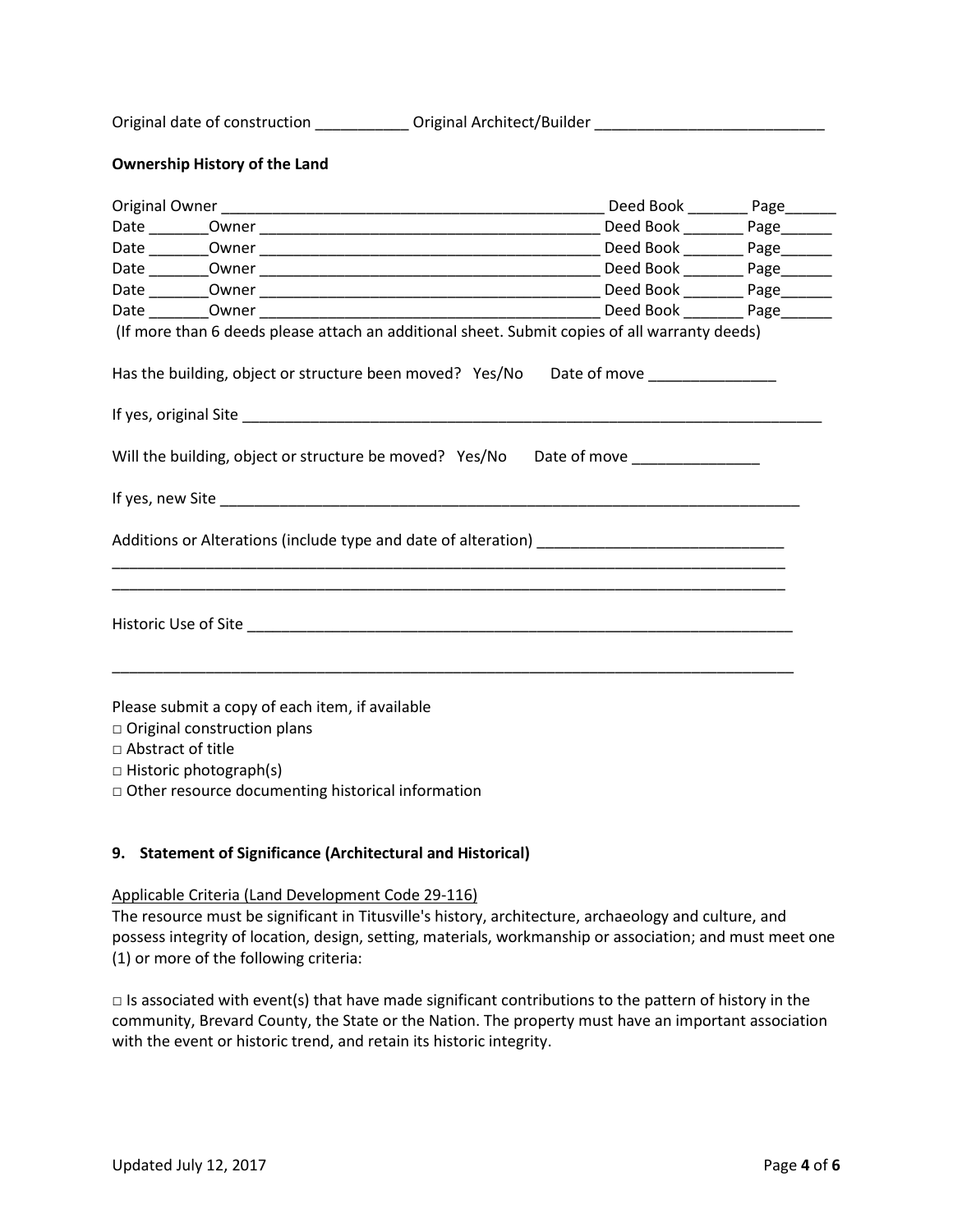$\Box$  Is associated with the lives of persons significant in the past of the community, Brevard County, the State or Nation. The property is usually associated with the person's productive life, reflecting the time period when he or she achieved significance.

 $\Box$  Recognizes the quality of design and construction and embodies the distinctive characteristics of an architectural type, period, style or method of construction; or the work of a prominent designer or builder; or contains elements of design, detail, materials, or craftsmanship of outstanding quality; or that represents a significant innovation or adaptation to the local Florida environment; or represents a distinguishable entity whose components may lack individual distinction. The property must physically convey the qualities for which it is nominated.

 $\Box$  Has yielded, or is likely to yield, historical or pre-historical information. The property must have, or have had, information to contribute to our understanding of human history or prehistory, and the information must be considered important. The site must retain the ability to convey its association as the repository of important information, the location of historic events, or the representation of important trends.

□ Is listed in the National Register of Historic Places as established by the National Historic Preservation Act of 1966 (as amended).

 $\Box$  Is a part of, or related to, a landscape, park, environmental feature or other distinctive area, and should be developed or preserved according to a plan based upon a historical, cultural, or architectural motif; or because of its prominent or spatial location, contrast of siting, age, or scale is an easily identifiable visual feature of a neighborhood or the City and contributes to the distinctive quality of such neighborhood or the City.

 $\Box$  A building or structure that has been removed from its original location but is significant primarily for architectural value, or is the surviving structure most importantly associated with a historic person or event.

 $\Box$  A birthplace or grave of a local historical figure of outstanding importance if there is no appropriate site or building directly associated with his or her productive life.

 $\Box$  A cemetery that derives its primary significance from graves of persons of outstanding importance, from age, from distinctive design features, or from association with historic events.

 $\Box$  A reconstructed building when accurately executed in a suitable environment and presented in a dignified manner as part of a restoration master plan and no other building or structure with the same association has survived.

 $\Box$  A property primarily commemorative in intent if design, age, tradition, or symbolic value has invested it with its own exceptional significance.

 $\Box$  A property achieving significance within the past fifty (50) years if it is of exceptional importance.

 $\Box$  A religious property deriving primary significance from architectural or artistic distinction or historical importance.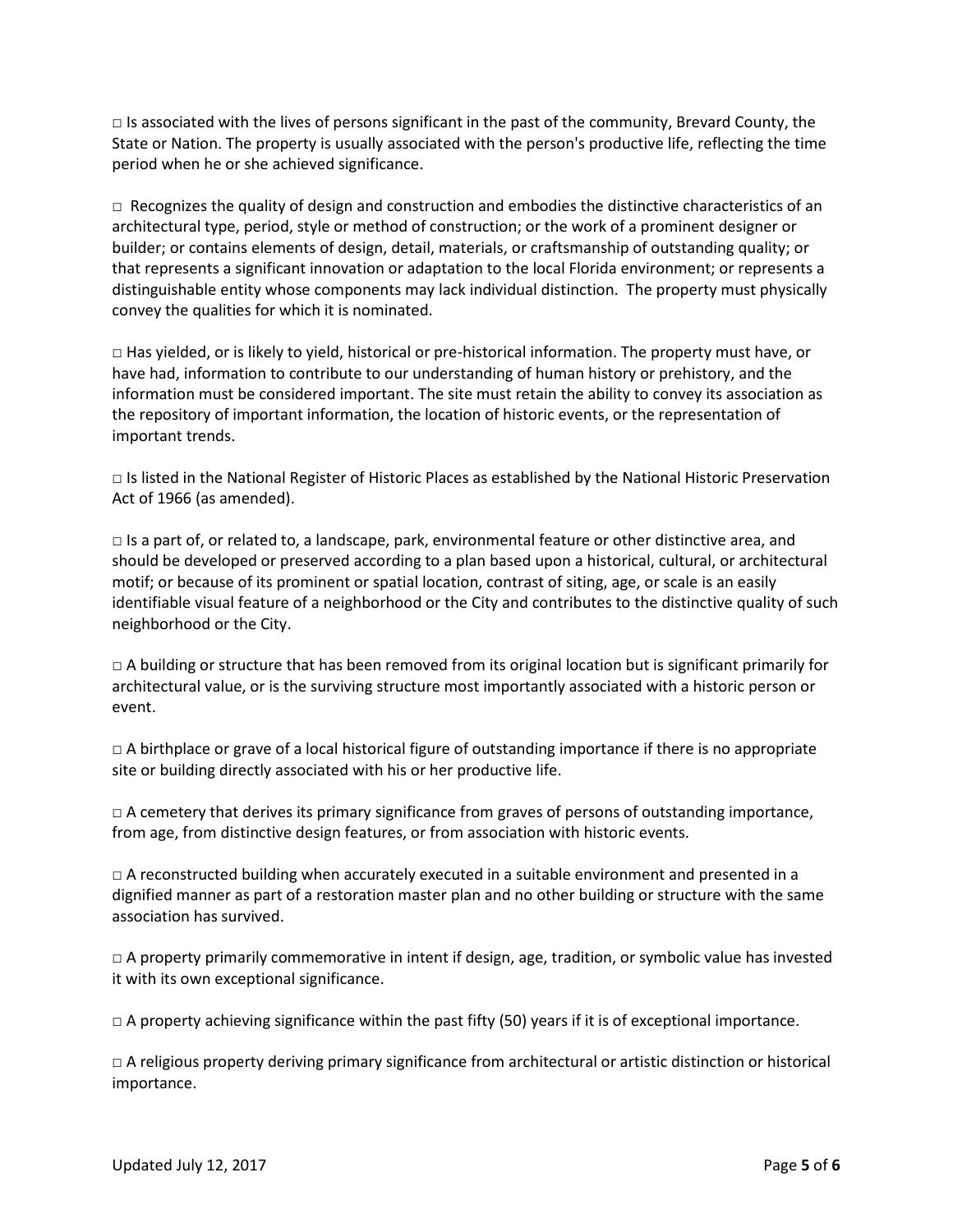#### Statement of Significance

Please provide a written statement of significance on separate sheet. Begin with a summary paragraph that explains for whom the property was constructed/developed. State why the property is significant under the one (1) or more of the criteria above.

#### 10. **Bibliographic References** (if available)

Please include copies of any primary and secondary reference materials available along with the reference numbers, pages, titles etc. These include:

- □ Books \_\_\_\_\_\_\_\_\_\_\_\_\_\_\_\_\_\_\_\_\_\_\_\_\_\_\_\_\_\_\_\_\_\_\_\_\_\_\_\_\_\_\_\_\_\_\_\_\_\_\_\_\_\_\_\_\_\_\_\_\_\_\_\_\_\_\_\_\_\_\_\_\_\_\_
- □ Journal articles \_\_\_\_\_\_\_\_\_\_\_\_\_\_\_\_\_\_\_\_\_\_\_\_\_\_\_\_\_\_\_\_\_\_\_\_\_\_\_\_\_\_\_\_\_\_\_\_\_\_\_\_\_\_\_\_\_\_\_\_\_\_\_\_\_\_\_\_

□ Newspapers \_\_\_\_\_\_\_\_\_\_\_\_\_\_\_\_\_\_\_\_\_\_\_\_\_\_\_\_\_\_\_\_\_\_\_\_\_\_\_\_\_\_\_\_\_\_\_\_\_\_\_\_\_\_\_\_\_\_\_\_\_\_\_\_\_\_\_\_\_\_

 $\Box$  Wills  $\Box$ 

- □ Sanborn Fire Insurance Maps \_\_\_\_\_\_\_\_\_\_\_\_\_\_\_\_\_\_\_\_\_\_\_\_\_\_\_\_\_\_\_\_\_\_\_\_\_\_\_\_\_\_\_\_\_\_\_\_\_\_\_\_\_\_\_\_
- $\square$  City directories  $\square$
- $\Box$  Florida Photographic Archives
- □ City and County records generally located in the Brevard County Clerk's Office such as tax rolls, plat  $Maps$
- □ City and County Planning Department and building permit records \_\_\_\_\_\_\_\_\_\_\_\_\_\_
- $\Box$  Florida Master Site File records

#### **11. Photographic Information**

Please attach current photographs of the property(s) documenting all major character defining features, no smaller than 3 1/2 by 5 inches, from all sides of the property or historic resource. At least one picture should be taken from such an angle that the front and side of the property are both visible.

\_\_\_\_\_\_\_\_\_\_\_\_\_\_\_\_\_\_\_\_\_\_\_\_\_\_\_\_\_\_\_\_\_\_\_\_\_\_\_\_\_\_\_\_\_\_\_\_\_\_\_\_\_\_\_\_\_\_\_\_\_\_\_\_\_\_\_\_\_\_\_\_\_\_\_\_\_\_\_\_\_ \_\_\_\_\_\_\_\_\_\_\_\_\_\_\_\_\_\_\_\_\_\_\_\_\_\_\_\_\_\_\_\_\_\_\_\_\_\_\_\_\_\_\_\_\_\_\_\_\_\_\_\_\_\_\_\_\_\_\_\_\_\_\_\_\_\_\_\_\_\_\_\_\_\_\_\_\_\_\_\_\_

#### **12. Plaque Details**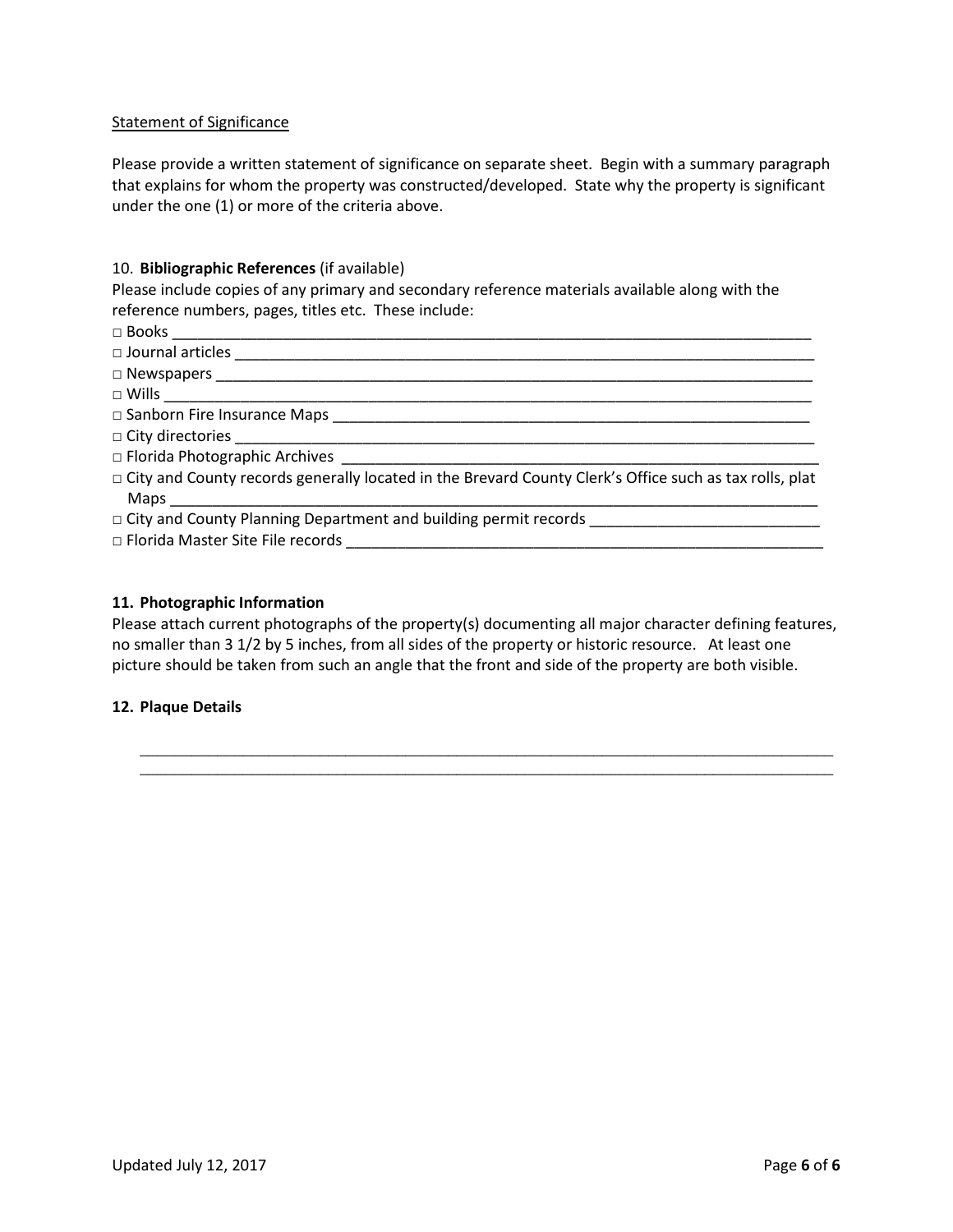# Property Owner Authorization Form

DATE \_\_\_\_\_\_\_\_\_\_\_\_\_\_\_\_\_\_\_\_\_\_\_\_\_\_\_\_\_\_\_\_

TO City of Titusville Attn: Planning Department 555 S. Washington Avenue Titusville, FL 32796-3584

RE<br>(Address and/or Legal Description)

I hereby give my written consent and approval for this property's nomination for designation as a Titusville Historic Resource and National Register of Historic Places, as appropriate. I acknowledge that the City of Titusville will provide a plaque to be installed on the outside of the structure and visible from the street on which the structure faces. I further acknowledge that any fee paid by the City related to designation of the subject property will be reimbursed by a property owner requesting undesignation.

| Owner's Signature                                                         |                        |        |
|---------------------------------------------------------------------------|------------------------|--------|
| Owner's Name                                                              |                        |        |
|                                                                           |                        |        |
| City, State, Zip Code                                                     |                        |        |
| Telephone Number                                                          |                        |        |
|                                                                           |                        |        |
|                                                                           |                        |        |
| Sworn to and subscribed before me this _________ day of ________________. |                        |        |
|                                                                           |                        |        |
|                                                                           | My Commission Expires: |        |
| Notary Public                                                             |                        | (Date) |
|                                                                           |                        |        |

*Each owner of record must sign a separate form. Reproduce form as needed.*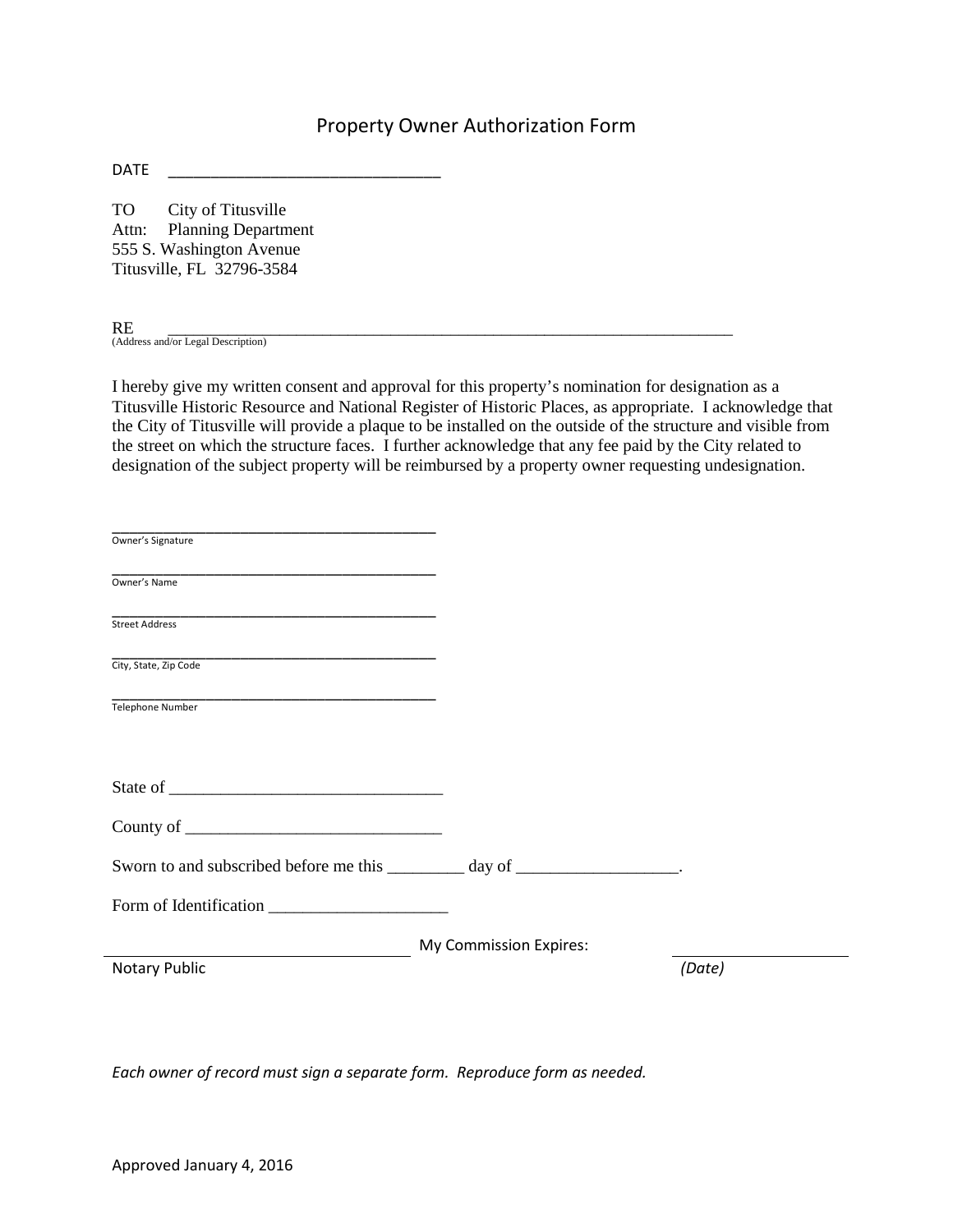# City of Titusville Historic Designation Plaque Program

Local Historic Designations by the Titusville Historic Preservation Board

Locally designated historic structures by the City of Titusville's Historic Preservation Board will receive an 8x10 oval bronze plaque. The plaque is required to be installed on the front of the structure to the right or left of the main front door and be visible from the street. If the plaque cannot be installed to the right or left of the main front door; an alternate location must be provided to the Historic Preservation Board for review and approval before the plaque can be installed on the structure. A picture or sketch of the structure can be used to show the alternate location for the plaque.

The plaque will come with 4 predrilled holes and 4 threaded screws for installation purposes. The owner of the property can choose to install the plaque or may choose to sign a release form, which will be provided if said option is chosen.

The property owners are responsible for the proper care and maintenance of the historical plaque on their property. In general, this means keeping the plaque reasonably clean, free of visual obstructions, and maintaining the means for visibility.

The owner agrees to notify the Historic Preservation Board of any damage to or theft of plaque, or if the historical structure has lost its significance or physical integrity.

If the property transfers ownership, the owner agrees to inform the new owner of the significance of the plaque and its relationship to the historic structure.

The plaque should not be removed or displayed elsewhere.

Signed: The Date:

## PLEASE CHECK ONE:

I choose to install or have installed the Historical plaque on the designated structure on my own. I choose to sign the attached release form to allow the City to install the plaque.

# I ACCEPT THIS HISTORICAL PLAQUE AND AGREE TO THE RESPONSIBILITIES DESCRIBED ABOVE:

Signature of owner:\_\_\_\_\_\_\_\_\_\_\_\_\_\_\_\_\_\_\_\_\_\_\_\_\_\_\_\_\_\_\_ Date:\_\_\_\_\_\_\_\_\_\_\_\_\_\_\_\_\_\_\_\_\_\_\_\_\_\_